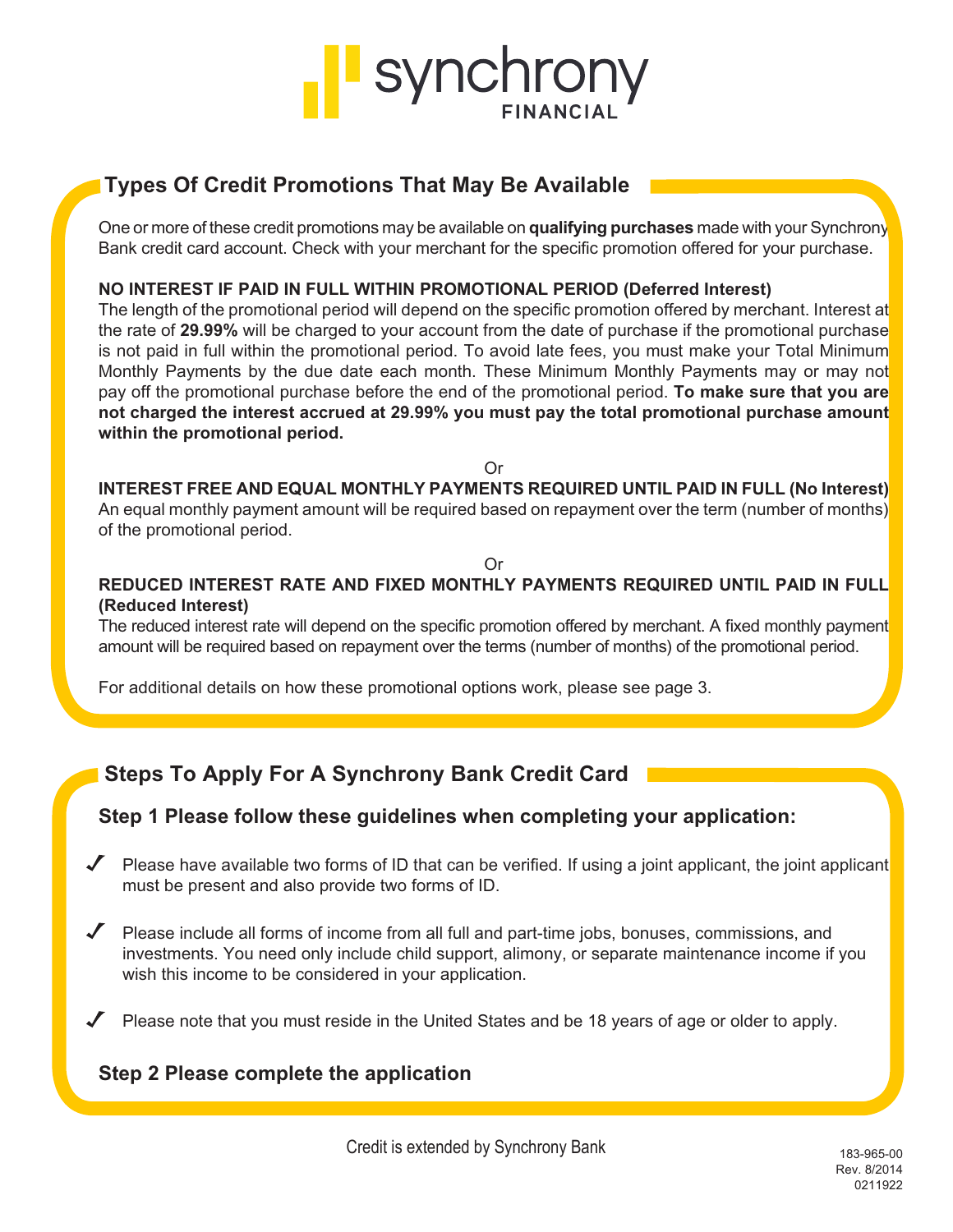

# *APPLICATION AND CREDIT CARD ACCOUNT AGREEMENT*

Credit is extended by Synchrony Bank

*\*\* MARRIED WI Residents only:* If you are applying for an individual account and your spouse also is a WI resident, combine your and your spouse's financial information.

|  |  | 1. APPLICANT INFORMATION: Please tell us about yourself. Please note that you must reside in the United States and be 18 years or older to apply. |  |  |  |  |
|--|--|---------------------------------------------------------------------------------------------------------------------------------------------------|--|--|--|--|
|--|--|---------------------------------------------------------------------------------------------------------------------------------------------------|--|--|--|--|

| Name (First-Middle-Last) Please Print                                                                                                                                                                                                                                                                                                                                                                           |                                                                                                                                                                                                                       | Date of Birth                          |                                | <b>Social Security Number</b>    | Home Phone Number *           |
|-----------------------------------------------------------------------------------------------------------------------------------------------------------------------------------------------------------------------------------------------------------------------------------------------------------------------------------------------------------------------------------------------------------------|-----------------------------------------------------------------------------------------------------------------------------------------------------------------------------------------------------------------------|----------------------------------------|--------------------------------|----------------------------------|-------------------------------|
|                                                                                                                                                                                                                                                                                                                                                                                                                 |                                                                                                                                                                                                                       |                                        |                                |                                  |                               |
| <b>Mailing Address</b><br>Apt.#                                                                                                                                                                                                                                                                                                                                                                                 | City                                                                                                                                                                                                                  |                                        | <b>State</b>                   | <b>ZIP</b>                       | Cell/Other Phone Number*      |
|                                                                                                                                                                                                                                                                                                                                                                                                                 |                                                                                                                                                                                                                       |                                        |                                |                                  |                               |
| If the above address is a P.O. Box, you must provide a street address for yourself or a contact person.<br><b>Contact Person Name</b>                                                                                                                                                                                                                                                                           | <b>Street Address (Street Name and Number)</b>                                                                                                                                                                        |                                        | <b>D</b> Your Address?<br>City | <b>Contact Person?</b><br>$\Box$ | ZIP<br><b>State</b>           |
| <b>Housing Information</b><br>D PARENTS/                                                                                                                                                                                                                                                                                                                                                                        |                                                                                                                                                                                                                       | Monthly Net Income<br>From All Sources | Employer's Phone Number*       |                                  | <b>Relative Phone Number*</b> |
| <b>a</b> RENT<br><b>RELATIVE</b><br><b>D</b> OTHER<br>$\Box$ OWN                                                                                                                                                                                                                                                                                                                                                | Alimony, child support or separate maintenance M<br>income need not be included unless relied upon Fri<br>for credit. You may include the monthly amount<br>that you, have available to spend from your $\frac{1}{5}$ |                                        |                                |                                  |                               |
| Email Address (optional)*                                                                                                                                                                                                                                                                                                                                                                                       |                                                                                                                                                                                                                       |                                        |                                |                                  |                               |
| *You authorize Synchrony Bank ("SYNCB") to contact you at each phone number you have provided. By providing a cell phone number and/or email address, you agree to receive account<br>updates and information, including text mes                                                                                                                                                                               |                                                                                                                                                                                                                       |                                        |                                |                                  |                               |
| 2. JOINT APPLICANT INFORMATION: An additional card will be issued to the person indicated below. The applicant (and joint applicant, if any) will be liable for all transactions<br>made on the account including those made by any authorized user. JOINT APPLICANT: You agree that we may send notices to you and/or applicant at the applicant's address, regardless<br>of whether you live at that address. |                                                                                                                                                                                                                       |                                        |                                |                                  |                               |
| Name (First-Middle-Last) Please Print                                                                                                                                                                                                                                                                                                                                                                           |                                                                                                                                                                                                                       | Date of Birth                          |                                | Social Security Number           | Home Phone Number*            |
|                                                                                                                                                                                                                                                                                                                                                                                                                 |                                                                                                                                                                                                                       |                                        |                                |                                  |                               |
| Mailing Address<br>Apt#                                                                                                                                                                                                                                                                                                                                                                                         | City                                                                                                                                                                                                                  |                                        | <b>State</b>                   | ZIP                              | Cell/Other Phone Number*      |
|                                                                                                                                                                                                                                                                                                                                                                                                                 |                                                                                                                                                                                                                       |                                        |                                |                                  |                               |
| If the above address is a P.O. Box, you must provide a street address for yourself or a contact person.<br>The Your Address?<br>Contact Person?<br>o.<br>ZIP<br>City<br>Street Address (Street Name and Number)<br>State<br><b>Contact Person Name</b>                                                                                                                                                          |                                                                                                                                                                                                                       |                                        |                                |                                  |                               |

| Housing Information<br>D PARENTS/<br>a RENT<br>a OTHER<br><b>RELATIVE</b><br>$\Box$ OWN | Alimony, child support or separate maintenance income need<br>not be included unless relied upon for credit. You may include<br>I the monthly amount that you have available to spend from | Monthly Net Income From All Sources | Employer's Phone Number * |
|-----------------------------------------------------------------------------------------|--------------------------------------------------------------------------------------------------------------------------------------------------------------------------------------------|-------------------------------------|---------------------------|
| Email Address (optional) *                                                              |                                                                                                                                                                                            |                                     |                           |

## *3. APPLICANT and JOINT APPLICANT: We need your signature(s) below*

By applying for this account, I am asking Synchrony Bank ("SYNCB") to issue me a SYNCB credit card (the "Card"), and I agree that:

- I am providing the information in this application to SYNCB and to dealers/merchants/retailers that accept the Card and program sponsors (and their respective affiliates). I also provide<br>my consent for SYNCB to provide i
- 
- 
- consent to the use of any automatic telephone dialing system and/or an artificial or prerecorded voice when contacting me, even if I am charged for the call under my phone plan.<br>I have received, read and agree to the credi ("Agreement") will be sent to me and will govern my account. Among other things, the Agreement: (**1) includes a resolving a dispute with arbitration provision that limits my rights**<br>**unless I reject the provision by follow**

#### *PLEASE SEE THE ATTACHED CREDIT CARD AGREEMENT FOR RATES, FEES AND OTHER COST INFORMATION.*

Federal law requires SYNCB to obtain, verify and record information that identifies you when you open an account. SYNCB will use your name, address, date of birth, and other information for this purpose.

If you apply with a Joint Applicant, each of you will be jointly and individually responsible for obligations under the Agreement and by signing below, you each agree that you intend to apply for joint credit.

Signature of Applicant (If Applicable) Signature of Joint Applicant (If Applicable)

*X*\_\_\_\_\_\_\_\_\_\_\_\_\_\_\_\_\_\_\_\_\_\_\_\_\_\_\_\_\_\_\_\_\_\_\_\_\_\_\_\_\_\_\_\_\_\_\_\_\_\_\_\_\_\_\_\_\_\_\_\_ Date\_\_\_\_\_\_\_\_\_\_\_\_\_\_\_\_\_\_\_ *X*\_\_\_\_\_\_\_\_\_\_\_\_\_\_\_\_\_\_\_\_\_\_\_\_\_\_\_\_\_\_\_\_\_\_\_\_\_\_\_\_\_\_\_\_\_\_\_\_\_\_\_\_\_\_\_\_\_\_\_\_ Date\_\_\_\_\_\_\_\_\_\_\_\_\_\_\_\_\_\_\_

## **FOR RETAILER USE ONLY** *(Validation of Customer ID)* **EXPRESSION** VERIFIED BY:

| <b>RETAILER#</b>                          | ACCOUNT#                   |                       |           | KEY#                                                           | AMOUNT OF INITIAL |                              |                           |
|-------------------------------------------|----------------------------|-----------------------|-----------|----------------------------------------------------------------|-------------------|------------------------------|---------------------------|
| APPLICANT 1st ID TYPE/NUMBER              |                            | <b>ISSUANCE STATE</b> | EXP. DATE | APPLICANT 2 <sup>nd</sup> ID (CREDIT CARD TYPE & ISSUER)       |                   | <b>EXP. DATE</b>             |                           |
| Driver's License<br><b>D</b> State Issued | <b>Exercise</b> Government |                       |           |                                                                |                   |                              |                           |
| JOINT APPLICANT 1st ID TYPE/NUMBER        |                            | <b>ISSUANCE STATE</b> | EXP. DATE | JOINT APPLICANT 2 <sup>nd</sup> ID (CREDIT CARD TYPE & ISSUER) |                   | EXP. DATE                    |                           |
| Driver's License<br>State Issued          | <b>Exercise</b> Government |                       |           |                                                                |                   |                              |                           |
| <b>RETAILER PHONE #</b>                   | <b>RETAILER FAX #</b>      |                       |           | APPLICANT SIGNATURE MATCH OF YES                               | $\Box$ NO         | <b>APPLICANT PHOTO MATCH</b> | <b>Q</b> YES<br>$\Box$ NO |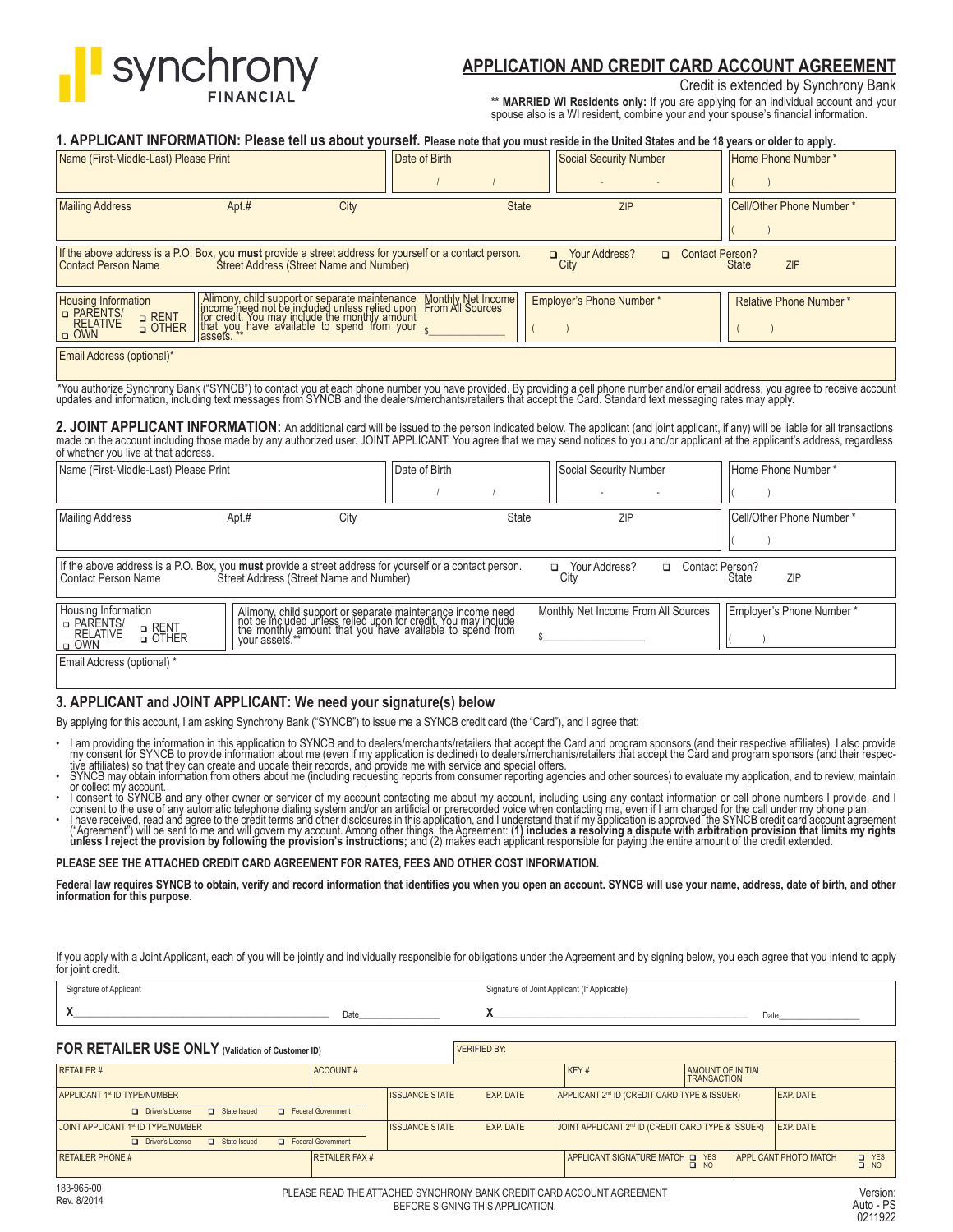

# Simple. Convenient. Valuable. Flexible.



\*Subject to credit approval. Minimum monthly payments required. See store or online for details.

Credit is extended by Synchrony Bank. ©2014 Synchrony Financial. All Rights Reserved.

# *e*Bill + *e*Pay = easy

Sign up at *mysynchrony.com* or call *1.866.396.8254*. View your account and pay your bill online.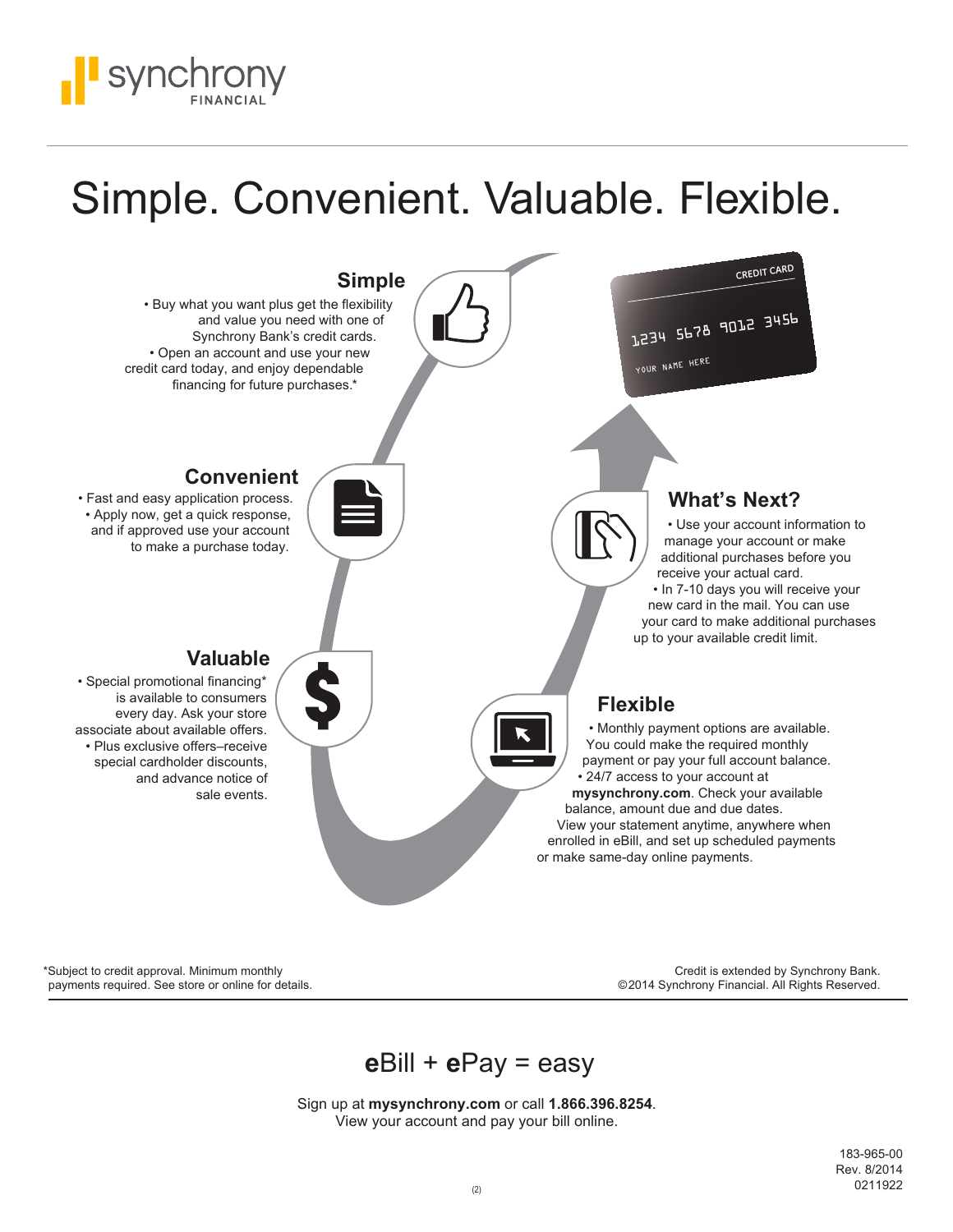What is a Revolving Credit Card? A credit card with a designated credit limit that can be used over and over to make purchases at any location where *the card is accepted. What are credit promotions: (aka "special promotional financing")? There are numerous types of special promotional financing offers that may apply to specific transactions. Not all of these types are available at every merchant who accepts the card, or for all purchases within a merchant location. Please refer to the advertising or offer disclosures provided to you at the point of sale for further information about special promotional financing offer(s) that may be available for a particular purchase. The terms of your credit card account agreement apply to any purchase; however, any different terms for special promotional financing offers will be explained on advertising or other disclosures provided to you.*

# *How Special Promotional Financing Offers Work*

*Note: For illustrative purposes, the information below assumes that the purchase is subject to the* 

*Special Promotional Financing Offer and is the only balance on your account during the promotional period.*

| <b>Special</b><br><b>Promotional</b><br><b>Financing</b><br><b>Offers</b>                                  | How are my monthly payments<br>calculated?                                                                                                                                                                                                                                                                                                                                                                                                                                                                                             | How long will it<br>take to pay off<br>my purchase?                                                                                                                        | What is the Interest Rate and will<br>it change?                                                                                                                                                                                                                                                                                                                                                                                                                                                                                                                                                    | How do I avoid paying<br>interest or minimize the<br>interest paid?                                                                                                                                                        |
|------------------------------------------------------------------------------------------------------------|----------------------------------------------------------------------------------------------------------------------------------------------------------------------------------------------------------------------------------------------------------------------------------------------------------------------------------------------------------------------------------------------------------------------------------------------------------------------------------------------------------------------------------------|----------------------------------------------------------------------------------------------------------------------------------------------------------------------------|-----------------------------------------------------------------------------------------------------------------------------------------------------------------------------------------------------------------------------------------------------------------------------------------------------------------------------------------------------------------------------------------------------------------------------------------------------------------------------------------------------------------------------------------------------------------------------------------------------|----------------------------------------------------------------------------------------------------------------------------------------------------------------------------------------------------------------------------|
| <b>DEFERRED</b><br><b>INTEREST</b><br>(No interest<br>if paid in<br>full within<br>promotional<br>period)" | • Minimum monthly payments, based on<br>a percentage of your account balance<br>or a minimum amount, are required in<br>accordance with the standard account<br>terms.<br>• It is very important to note that the<br>required minimum monthly payments<br>may or may not pay off your purchase<br>by the end of the promotional period.<br>. If you want to ensure that your<br>purchase is paid before the end of the<br>promotional period (to avoid interest),<br>you should schedule additional or<br>larger payments accordingly. | • There will be<br>information<br>on your billing<br>statement<br>about how long<br>it will take to<br>pay off your<br>account if you<br>only make<br>minimum<br>payments. | • Interest will be charged to your<br>account from the purchase date if the<br>promotional purchase balance is not<br>paid in full within the promotional period.<br>• Although interest will accrue at the<br>standard rate applicable to your account,<br>it will only be assessed and added to<br>your account as a lump sum at the end of<br>the promotional period if the promotional<br>purchase balance is not paid in full by the<br>expiration date shown on your statement.<br>• To avoid paying interest, be sure to pay<br>your promotional purchase balance by<br>the expiration date. | • Pay your promotional<br>balance in full before<br>the end of the<br>promotional period to<br>avoid interest.<br>• If you do not make a<br>payment on time, you<br>will be charged a late fee<br>(see terms for details). |
| <b>NO</b><br><b>INTEREST</b><br>(Equal<br>Payments)"                                                       | • The same equal payment amount is<br>required monthly.<br>• The amount of the equal payment is<br>calculated by dividing the purchase<br>amount by the number of months in<br>the promotional period.                                                                                                                                                                                                                                                                                                                                 | • If payments are<br>made on time.<br>the purchase<br>will be paid off<br>by the end of<br>the promotional<br>period.                                                      | . No interest will be charged on the<br>promotional purchase.                                                                                                                                                                                                                                                                                                                                                                                                                                                                                                                                       | • You do not have to pay<br>interest on this type of<br>promotion.<br>• If you do not make a<br>payment on time, you<br>will be charged a late fee<br>(see terms for details).                                             |
| <b>REDUCED</b><br><b>INTEREST</b><br><b>RATE</b><br>(Fixed<br>Payments)"                                   | • The same fixed payment amount is<br>required monthly.<br>• The payment amount is calculated<br>based on the amount of your<br>purchase, taking into account the<br>interest rate that applies to the<br>purchase and the length of the<br>promotional period.                                                                                                                                                                                                                                                                        | • If payments are<br>made on time.<br>the purchase<br>will be paid off<br>at the end of<br>the promotional<br>period.                                                      | • The interest rate for the promotional<br>purchase is specified in the advertising<br>and will not change.                                                                                                                                                                                                                                                                                                                                                                                                                                                                                         | • Interest is charged<br>from the purchase<br>date and cannot be<br>avoided.<br>• If you do not make<br>a payment on time,<br>you will be charged a<br>late fee (see terms for<br>details).                                |

 *\*\*See the attached Rates and Fees Table for the Annual Percentage Rate and Minimum Interest Charge that apply to the account.*

# *IMPORTANT INFORMATION ABOUT PRE-APPROVED OFFERS*

*Please read the following disclosure if you have received a pre-approval for a credit card.*

If I have been pre-approved, I request that you open the type of account for which I was pre-approved. I have read the Prescreen Disclosures, credit *terms and other disclosures on the next pages and have been provided my credit limit applicable to the account. Synchrony Bank ("SYNCB") reserves the right to refuse to open an account in my name if SYNCB determines that I no longer meet SYNCB's credit criteria or if I do not have sufficient income.*

# *You can choose to stop receiving "prescreened" offers of credit from this and other companies by calling toll-free 1-888-567-8688. See PRESCREEN & OPT-OUT NOTICE below for more information about prescreened offers.*

**PRESCREEN & OPT-OUT NOTICE:** This "prescreened" offer of credit is based on information in your credit report indicating that you meet certain criteria. This offer is not guaranteed if you do not meet our criteria. If you do not want to receive prescreened offers of credit from this and other companies, call the consumer reporting agencies tollfree, at 1-888-567-8688, write to: TransUnion LLC, Attn: Marketing Opt-Out, P.O. Box 505, Woodlyn, PA 19094-0505; Equifax Options, P.O. Box 740123, Atlanta, GA 30374-0123; or Experian Opt-Out, P.O. Box 919, Allen, TX 75013.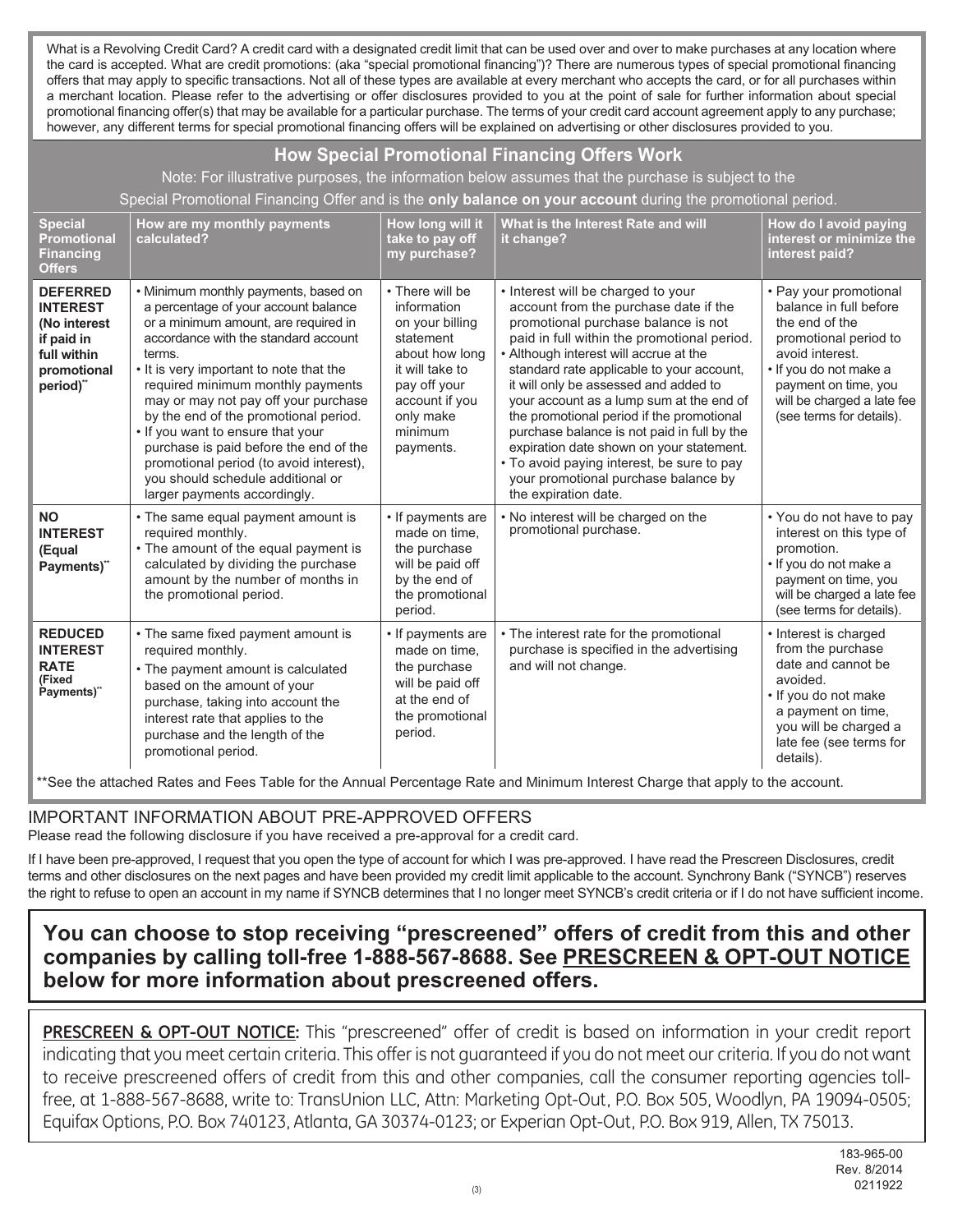# *SYNCHRONY BANK Keep For Your Records SECTION I: RATES AND FEES TABLE CREDIT CARD ACCOUNT AGREEMENT*

| <b>Interest Rates and Interest Charges</b>                                             |                                                                                                                                                                                                                                |  |  |
|----------------------------------------------------------------------------------------|--------------------------------------------------------------------------------------------------------------------------------------------------------------------------------------------------------------------------------|--|--|
| <b>Annual Percentage Rate (APR)</b><br>for Purchases                                   | 29.99%                                                                                                                                                                                                                         |  |  |
| <b>Paying Interest</b>                                                                 | Your due date is at least 23 days after the close of each billing cycle. We will not charge you any interest on non-promotional purchases if you pay your entire balance by the due date each month. We will begin charging in |  |  |
| <b>Minimum Interest Charge</b>                                                         | If you are charged interest, the charge will be no less than \$2.                                                                                                                                                              |  |  |
| <b>For Credit Card Tips from</b><br>the Consumer Financial<br><b>Protection Bureau</b> | To learn more about factors to consider when applying for or using a credit card, visit the<br>website of the Consumer Financial Protection Bureau at http://www.consumerfinance.gov/<br>learnmore.                            |  |  |

| $ $ Fees            |            |
|---------------------|------------|
| <b>Penalty Fees</b> |            |
| • Late Payment      | Up to \$35 |

*How We Will Calculate Your Balance:* We use a method called "daily balance". See your credit card account agreement for more details.

*Billing Rights:* Information on your rights to dispute transactions and how to exercise those rights is provided in your credit card account agreement.

The information about the costs of the card described above is accurate as of August 1, 2014. This information may have changed after that date. To find out what may have changed, write to us at P.O. Box 965033, Orlando, FL 32896-5033. This application and the credit card agreement will be governed by federal law, and to the extent state law applies, the laws of Utah. Subject to the requirements and limitations of applicable law, we may change, add to or delete any of the terms of the agreement, including the interest rates, fees and charges and we will send you notice as required.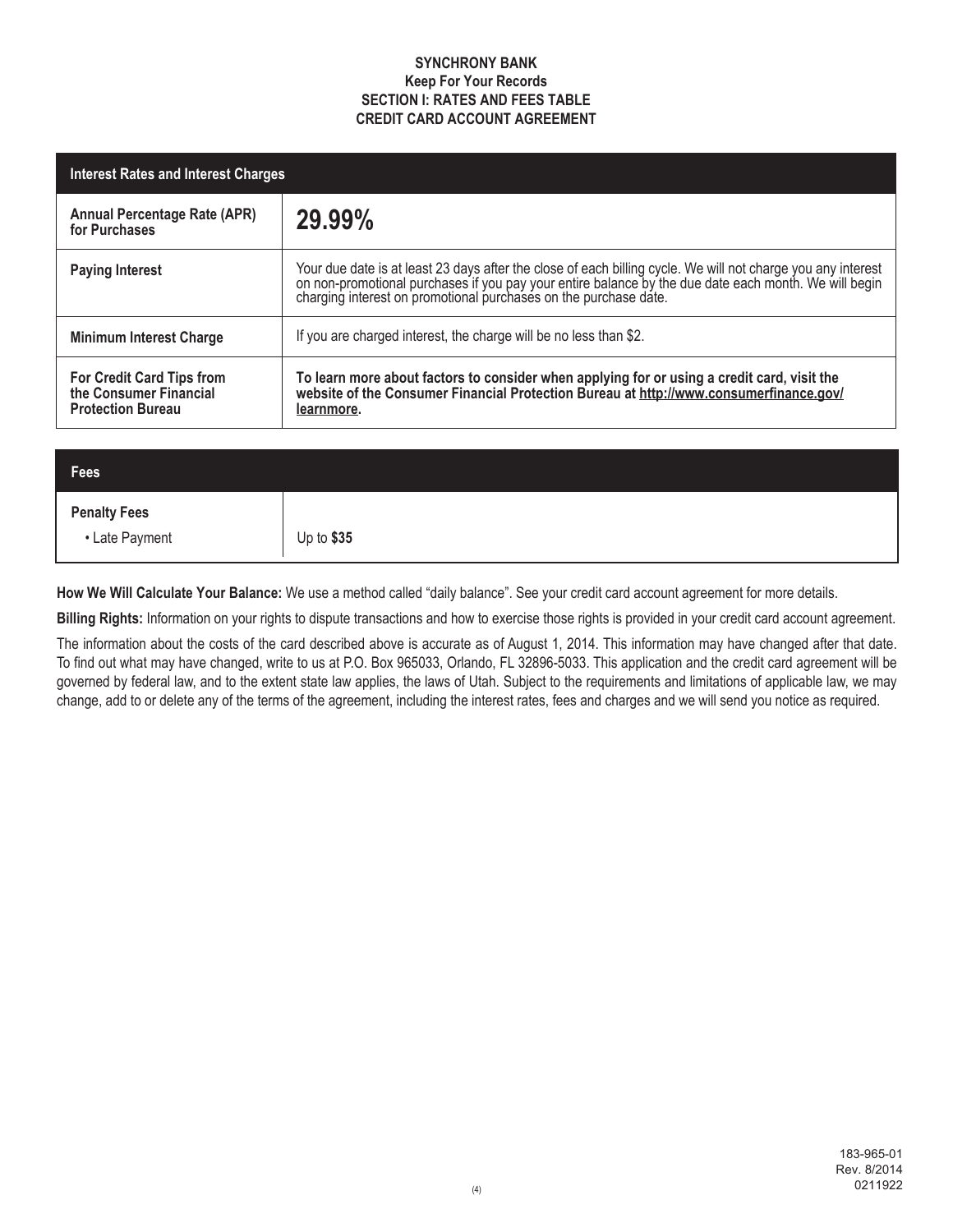# *SECTION II: RATES, FEES AND PAYMENT INFORMATION OF THE SYNCHRONY BANK CREDIT CARD ACCOUNT AGREEMENT*

|                                            | <b>How Interest Is Calculated</b>                                                                                                                                                                                                                                                                                                                                                                                                                                                                                                                                                                                                                                                          |  |  |  |  |
|--------------------------------------------|--------------------------------------------------------------------------------------------------------------------------------------------------------------------------------------------------------------------------------------------------------------------------------------------------------------------------------------------------------------------------------------------------------------------------------------------------------------------------------------------------------------------------------------------------------------------------------------------------------------------------------------------------------------------------------------------|--|--|--|--|
| <b>Your Interest Rate</b>                  | We use a daily rate to calculate the interest on the balance on your account each day. The daily rate for purchases is the APR times 1/365. The daily<br>rate for purchases is .08216% (APR 29.99%). Interest will be imposed in amounts or at rates not in excess of those permitted by applicable law.                                                                                                                                                                                                                                                                                                                                                                                   |  |  |  |  |
| When We Charge Interest                    | We charge interest on your purchases from the date you make the purchase until you pay the purchase in full. See exceptions below.<br>We will not charge you interest during a billing cycle on any non-promotional purchases if:                                                                                                                                                                                                                                                                                                                                                                                                                                                          |  |  |  |  |
|                                            | 1. You had no balance at the start of the billing cycle; OR<br>2. You had a balance at the start of the billing cycle and you paid that balance in full by the due date in that billing cycle.<br>We always charge interest on promotional purchases and their related fees from the date you make the purchase.                                                                                                                                                                                                                                                                                                                                                                           |  |  |  |  |
|                                            | We will credit, as of the start of the billing cycle, any payment you make by the due date that we allocate to non-promotional purchases if:<br>1. You had no balance at the start of the previous billing cycle; OR<br>2. You had a balance at the start of the previous billing cycle and you paid that balance in full by the due date in the previous billing cycle.                                                                                                                                                                                                                                                                                                                   |  |  |  |  |
| <b>How We Calculate</b><br><b>Interest</b> | We figure the interest charge on your account separately for each balance type. We do this by applying the daily rate to the daily balance for each day<br>in the billing cycle. A separate daily balance is calculated for the following balance types, as applicable: purchases and balances subject to different<br>interest rates, plans or special promotions. See below for more details on how this works.                                                                                                                                                                                                                                                                          |  |  |  |  |
|                                            | 1. How to get the daily balance. We take the starting balance each day, add any new charges and fees, and subtract any payments or credits.<br>This gives us the daily balance. Debt cancellation fees, if any, and late payment fees are treated as new purchases.<br>2. How to get the daily interest amount. We multiply each daily balance by the daily rate that applies.<br>3. How to get the starting balance for the next day. We add the daily interest amount in step 2 to the daily balance from step 1.<br>4. How to get the interest charge for the billing cycle. We add all the daily interest amounts that were charged during the billing cycle for each<br>balance type. |  |  |  |  |
|                                            | We charge a minimum of \$2.00 of interest in any billing cycle in which you owe interest. Interest, as calculated above, is added as applicable to each<br>balance type. Minimum interest charges in excess of the calculated interest are treated as new purchases.                                                                                                                                                                                                                                                                                                                                                                                                                       |  |  |  |  |

| <b>How Fees Work</b>                                                                                                                                                 |                                                                                                                                                                                                                                                                 |  |  |  |
|----------------------------------------------------------------------------------------------------------------------------------------------------------------------|-----------------------------------------------------------------------------------------------------------------------------------------------------------------------------------------------------------------------------------------------------------------|--|--|--|
| We will charge this fee if we do not receive the total minimum payment due on your account by 5 p.m. (ET) on the due date. This fee is equal to:<br>Late Payment Fee |                                                                                                                                                                                                                                                                 |  |  |  |
|                                                                                                                                                                      | . \$25, if you have paid your total minimum payment due by the due date in each of the prior six billing cycles.<br>0R<br>2. \$35, if you have failed to pay your total minimum payment due by the due date in any one or more of the prior six billing cycles. |  |  |  |
|                                                                                                                                                                      | The late payment fee will not be more than the total minimum payment that was due.                                                                                                                                                                              |  |  |  |

## *Minimum Payment Calculation*

Your total minimum payment is calculated as follows.

## 1. The sum of:

- a. The greater of either:
	- (i) \$25; or
- (ii) 5% of the new balance shown on your billing statement (excluding any balance in connection with a special promotional purchase with a unique payment calculation); or
- (iii) The sum of 1% of your new balance shown on your billing statement (excluding any balance in connection with a special promotional purchase with a unique payment calculation) plus interest and late payment fees charged in the current billing cycle; PLUS
	- b. Any past due amounts; PLUS
	- c. Any payment due in connection with a special promotional purchase with a unique payment calculation.

We round up to the next highest whole dollar in figuring your total minimum payment. Your total minimum payment will never be more than your new balance.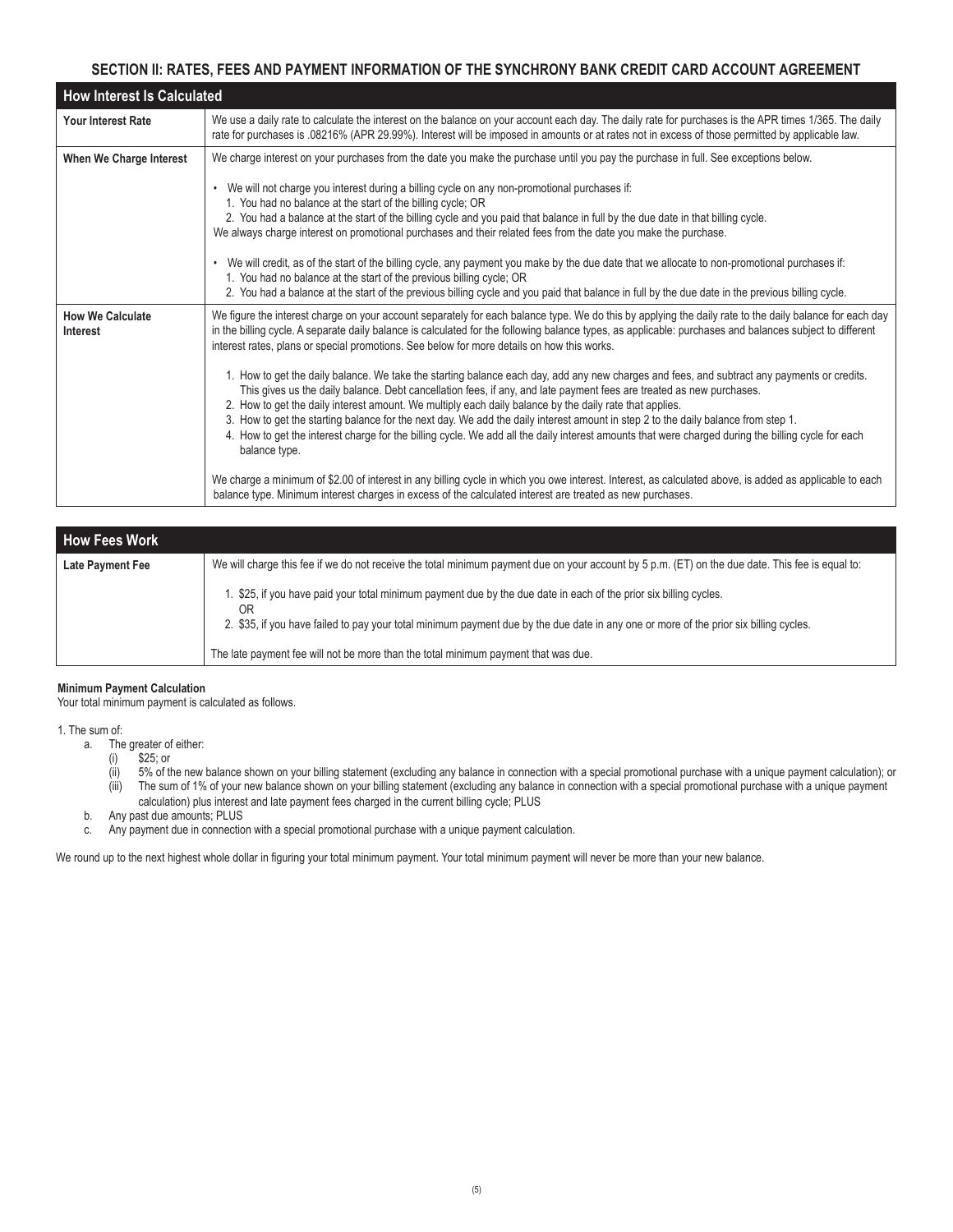## *SECTION III: STANDARD PROVISIONS OF THE SYNCHRONY BANK CREDIT CARD ACCOUNT AGREEMENT*

## *ABOUT THE CREDIT CARD ACCOUNT AGREEMENT*

*This Agreement.* This is an Agreement between you and Synchrony Bank, 170 Election Road, Suite 125, Draper, UT 84020, for your credit card account. By opening or using your account, you agree to the terms of the entire Agreement. The entire Agreement includes the four sections of this document and the application you submitted to us in connection with the account. These documents replace any other agreement relating to your account that you or we made earlier or at the same time.

Parties To This Agreement. This Agreement applies to each accountholder approved on the account and each of you is responsible for paying the full amount due, no matter which one uses the account. We may treat each of you as one accountholder and may refer to each of you as "you" or "your". Synchrony Bank may be referred to as "we", "us" or "our".

*Changes To This Agreement.* We may change, add or delete terms of this Agreement, including interest rates, fees and charges.

Special Promotions. The terms of this Agreement apply to any special promotion. However, any special promotional terms that are different than the terms in this Agreement will be explained on promotional advertising or other disclosures provided to you.

### *HOW TO USE YOUR ACCOUNT/CARD*

*Use Of Your Account.* You may use your account only for lawful personal, family or household purposes. You may use your account for purchases from dealers/merchants/retailers that accept the card.

You Promise To Pay. You promise to pay us for all amounts owed to us under this Agreement.

Your Responsibility. Each accountholder will receive a card. You may not allow anyone else to use your account. If you do, or if you ask us to send a card to someone else, you will be responsible for paying for all charges resulting from their transactions.

Purchase Limits. To prevent fraud, we may limit the number or dollar amount of purchases you can make in any particular amount of time. We also may decline any particular charge on your account for any reason.

Credit Limit. You will be assigned a credit limit that we may increase or decrease from time to time. If we approve a purchase that makes you go over your credit limit, we do not give up any rights under this Agreement and we do not treat it as an increase in your credit limit.

## *HOW AND WHEN TO MAKE PAYMENTS*

When Payments Are Due. You must pay at least the total minimum payment due on your account by 5 p.m. (ET) on the due date of each billing cycle. Payments received after 5 p.m. (ET) will be credited as of the next day. You may at any time pay, in whole or in part, the total unpaid balance without any additional charge for prepayment. If you have a balance subject to interest, earlier payment may reduce the amount of interest you will pay. We may delay making credit available on your account in the amount of your payment even though we will credit your payment when we receive it.

Payment Options. You can pay by mail, online or at certain dealers/merchants/retailers that accept the card and payments. We may allow you to make payments over the phone but we will charge you a fee to make expedited phone payments. Your payment must be made in U.S. dollars by physical or electronic check, money order or a similar instrument from a bank located in the United States.

How To Make A Payment. You must follow the instructions for making payments provided on your billing statement. If you do not, credit of your payment may be delayed up to five days. Your billing statement also explains how information on your check is used.

Payment Allocation. We will apply the required total minimum payment to balances on your account using any method we choose. Any payment you make in excess of the required total minimum payment will be applied to higher APR balances before lower APR balances. Applicable law may require or permit us to apply excess payments in a different manner in certain situations, such as when your account has a certain type of special promotion.

#### *INFORMATION ABOUT YOU*

*Using and Sharing Your Information.* When you applied for an account, you gave us, dealers/merchants/retailers that accept the card and program sponsors information about yourself that we could share with each other. Dealers/merchants/retailers that accept the card and program sponsors (and their respective affiliates) will use the information in connection with the credit program and for things like creating and updating their records and offering you special benefits. More information about how we use and share information is set forth in the privacy policy for your account.

*Address/Phone Change.* You agree to tell us right away if you change your address or phone number(s). We will contact you at the address or phone number in our records until we update our records with your new address or phone number.

*Consent to Communications.* You consent to us contacting you using all channels of communication and for all purposes. We will use the contact information you provide to us. You also consent to us and any other owner or servicer of your account contacting you using any communication channel. This may include text messages, automatic telephone dialing systems and/or an artificial or prerecorded voice. This consent applies even if you are charged for the call under your phone plan. You are responsible for any charges that may be billed to you by your communications carriers when we contact you.

*Telephone Monitoring.* For quality control, you allow us to listen to or record telephone calls between you and us.

#### *IMPORTANT INFORMATION ABOUT YOUR ACCOUNT*

*Closing Your Account.* You may close your account at any time by sending a letter to the address shown on your billing statement or calling customer service. We may close your account at any time, for any reason. If your account is closed, you must stop using it. You must still pay the full amount you owe and this Agreement will remain in effect until you do.

*Collection Costs.* If we ask an attorney who is not our salaried employee to collect your account, we may charge you our collection costs. These include court costs and reasonable attorneys' fees.

*Credit Bureau Reporting.* We may report information about your account to credit bureaus. Late payments, missed payments, or other defaults on your account may be shown in your credit report. Tell us if you think we reported wrong information about you to a credit bureau. Write to us at Synchrony Bank, P.O. Box 965036, Orlando, FL 32896-5036. Tell us what information is wrong and why you think it is wrong. If you have a copy of the credit report that includes the wrong information, send us a copy.

Default. You are in default if you make a late payment, do not follow any other term of this Agreement or become bankrupt or insolvent. If you default or upon your death, we may (a) request that you pay the full amount due right away, (b) take legal action to collect the amounts owed, and/or (c) take any other action allowed.

Disputed Amounts. The billing rights summary in section IV of this Agreement describes what to do if you think there is a mistake on your bill. If you send us correspondence about a disputed amount or payment, you must send it to the address for billing inquiries. We do not give up any rights under this Agreement if we accept a payment marked *"payment in full" or given with any other conditions or limitations.*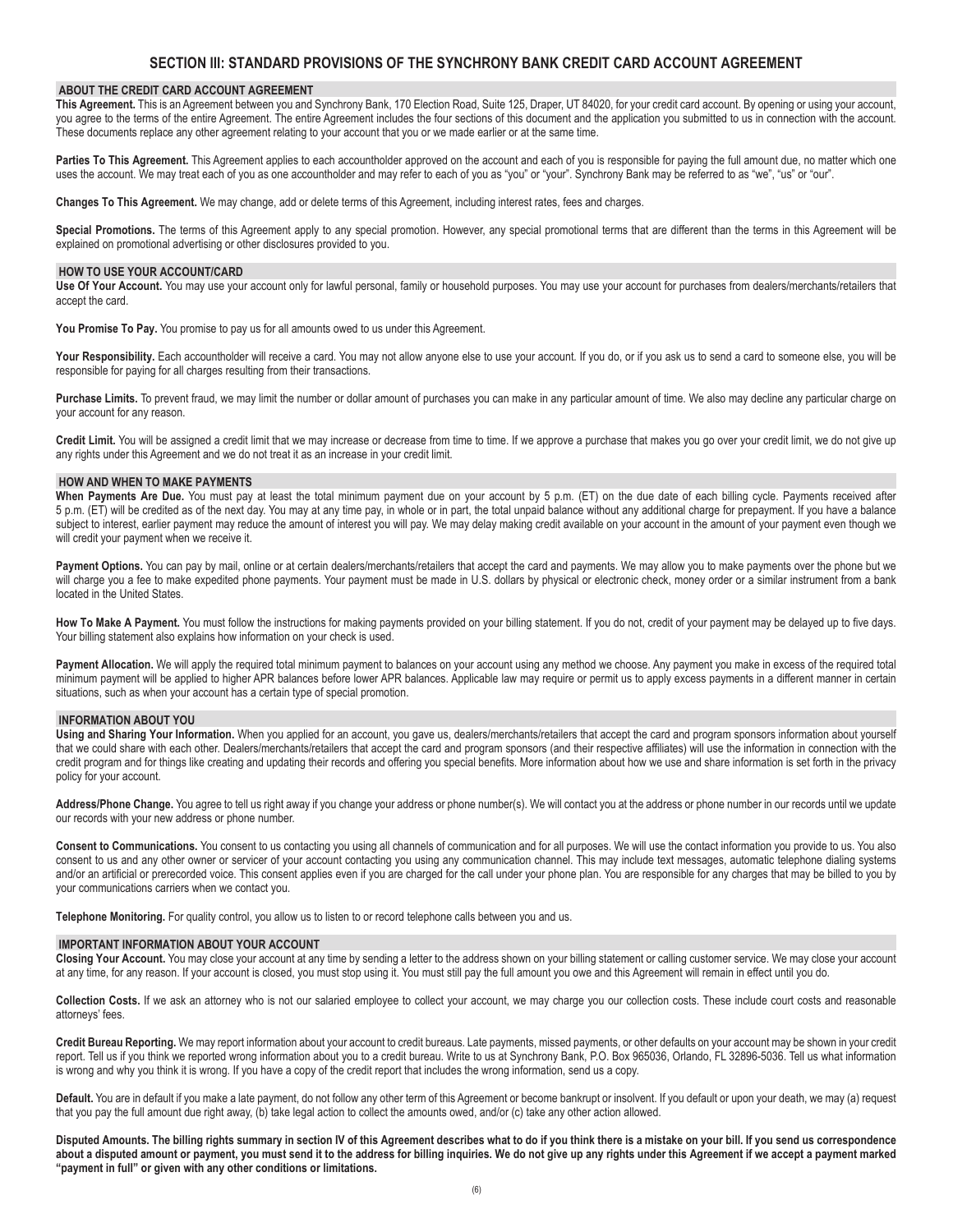*Unauthorized Use.* If your card is lost, stolen or used without your consent, call us immediately at 1-866-396-8254. You will not be liable for unauthorized use on your account, but you will be responsible for all use by anyone you give your card to or allow to use your account.

## *IMPORTANT INFORMATION ABOUT THIS AGREEMENT*

*Assignment*. We may sell, assign or transfer any or all of our rights or duties under this Agreement or your account, including our rights to payments. We do not have to give you prior notice of such action. You may not sell, assign or transfer any of your rights or duties under this Agreement or your account.

*Enforceability.* If any part of this Agreement is found to be void or unenforceable, all other parts of this Agreement will still apply.

Governing Law. Except as provided in the Resolving a Dispute with Arbitration section, this Agreement and your account are governed by federal law and, to the extent state law applies, the laws of Utah without regard to its conflicts of law principles. This Agreement has been accepted by us in Utah.

Waiver. We may give up some of our rights under this Agreement. If we give up any of our rights in one situation, we do not give up the same right in another situation.

#### *RESOLVING A DISPUTE WITH ARBITRATION*

*PLEASE READ THIS SECTION CAREFULLY. IF YOU DO NOT REJECT IT, THIS SECTION WILL APPLY TO YOUR ACCOUNT, AND MOST DISPUTES BETWEEN YOU AND US WILL BE SUBJECT TO INDIVIDUAL ARBITRATION. THIS MEANS THAT: (1) NEITHER A COURT NOR A JURY WILL RESOLVE ANY SUCH DISPUTE; (2) YOU WILL NOT BE ABLE TO PARTICIPATE IN A CLASS ACTION OR SIMILAR PROCEEDING; (3) LESS INFORMATION WILL BE AVAILABLE; AND (4) APPEAL RIGHTS WILL BE LIMITED.*

#### *• What claims are subject to arbitration*

- 1. If either you or we make a demand for arbitration, you and we must arbitrate any dispute or claim between you or any other user of your account, and us, our affiliates, agents and/ or dealers/merchants/retailers that accept the card or program sponsors if it relates to your account, except as noted below.
- 2. We will not require you to arbitrate: (1) any individual case in small claims court or your state's equivalent court, so long as it remains an individual case in that court; or (2) a case we file to collect money you owe us. However, if you respond to the collection lawsuit by claiming any wrongdoing, we may require you to arbitrate.
- 3. Notwithstanding any other language in this section, only a court, not an arbitrator, will decide disputes about the validity, enforceability, coverage or scope of this section or any part thereof (including, without limitation, the next paragraph of this section and/or this sentence). However, any dispute or argument that concerns the validity or enforceability of the Agreement as a whole is for the arbitrator, not a court, to decide.

## • *No Class Actions*

*YOU AGREE NOT TO PARTICIPATE IN A CLASS, REPRESENTATIVE OR PRIVATE ATTORNEY GENERAL ACTION AGAINST US IN COURT OR ARBITRATION. ALSO, YOU MAY NOT BRING CLAIMS AGAINST US ON BEHALF OF ANY ACCOUNTHOLDER WHO IS NOT AN ACCOUNTHOLDER ON YOUR ACCOUNT, AND YOU AGREE THAT ONLY ACCOUNTHOLDERS ON YOUR ACCOUNT MAY BE JOINED IN A SINGLE ARBITRATION WITH ANY CLAIM YOU HAVE.* 

If a court determines that this paragraph is not fully enforceable, only this sentence will remain in force and the remainder will be null and void, and the court's determination shall be subject to appeal. This paragraph does not apply to any lawsuit or administrative proceeding filed against us by a state or federal government agency even when such agency is seeking relief on behalf of a class of borrowers, including you. This means that we will not have the right to compel arbitration of any claim brought by such an agency.

## • *How to start an arbitration, and the arbitration process*

- 1. The party who wants to arbitrate must notify the other party in writing. This notice can be given after the beginning of a lawsuit or in papers filed in the lawsuit. Otherwise, your notice must be sent to Synchrony Bank, Legal Operation, P.O. Box 29110, Shawnee Mission, KS 66201-5320, ATTN: ARBITRATION DEMAND. The party seeking arbitration must select an arbitration administrator, which can be either the American Arbitration Association (AAA), 1633 Broadway, 10th Floor, New York, NY 10019, www.adr.org, 1-800-778-7879, or JAMS, 620 Eighth Avenue, 34th Floor, New York, NY 10018, www.jamsadr.com, 1-800-352-5267. If neither administrator is able or willing to handle the dispute, then the court will appoint an arbitrator.
- 2. If a party files a lawsuit in court asserting claim(s) that are subject to arbitration and the other party files a motion with the court to compel arbitration, which is granted, it will be the responsibility of the party asserting the claim(s) to commence the arbitration proceeding.
- 3. The arbitration administrator will appoint the arbitrator and will tell the parties what to do next. The arbitrator must be a lawyer with at least ten years of legal experience. Once appointed, the arbitrator must apply the same law and legal principles, consistent with the FAA, that would apply in court, but may use different procedural rules. If the administrator's rules conflict with this Agreement, this Agreement will control.
- 4. The arbitration will take place by phone or at a reasonably convenient location. If you ask us to, we will pay all the fees the administrator or arbitrator charges, as long as we believe you are acting in good faith. We will always pay arbitration costs, as well as your legal fees and costs, to the extent you prevail on claims you assert against us in an arbitration proceeding which you have commenced.

#### • *Governing Law for Arbitration*

This Arbitration section of your Agreement is governed by the Federal Arbitration Act (FAA). Utah law shall apply to the extent state law is relevant under the FAA. The arbitrator's decision will be final and binding, except for any appeal right under the FAA. Any court with jurisdiction may enter judgment upon the arbitrator's award.

#### • *How to reject this section*

*You may reject this Arbitration section of your Agreement. If you do that, only a court may be used to resolve any dispute or claim. To reject this section, you must send us a notice within 60 days after you open your account or we first provided you with your right to reject this section. The notice must include your name, address and account number, and must be mailed to Synchrony Bank, P.O. Box 965012, Orlando, FL 32896-5012. This is the only way you can reject this section.*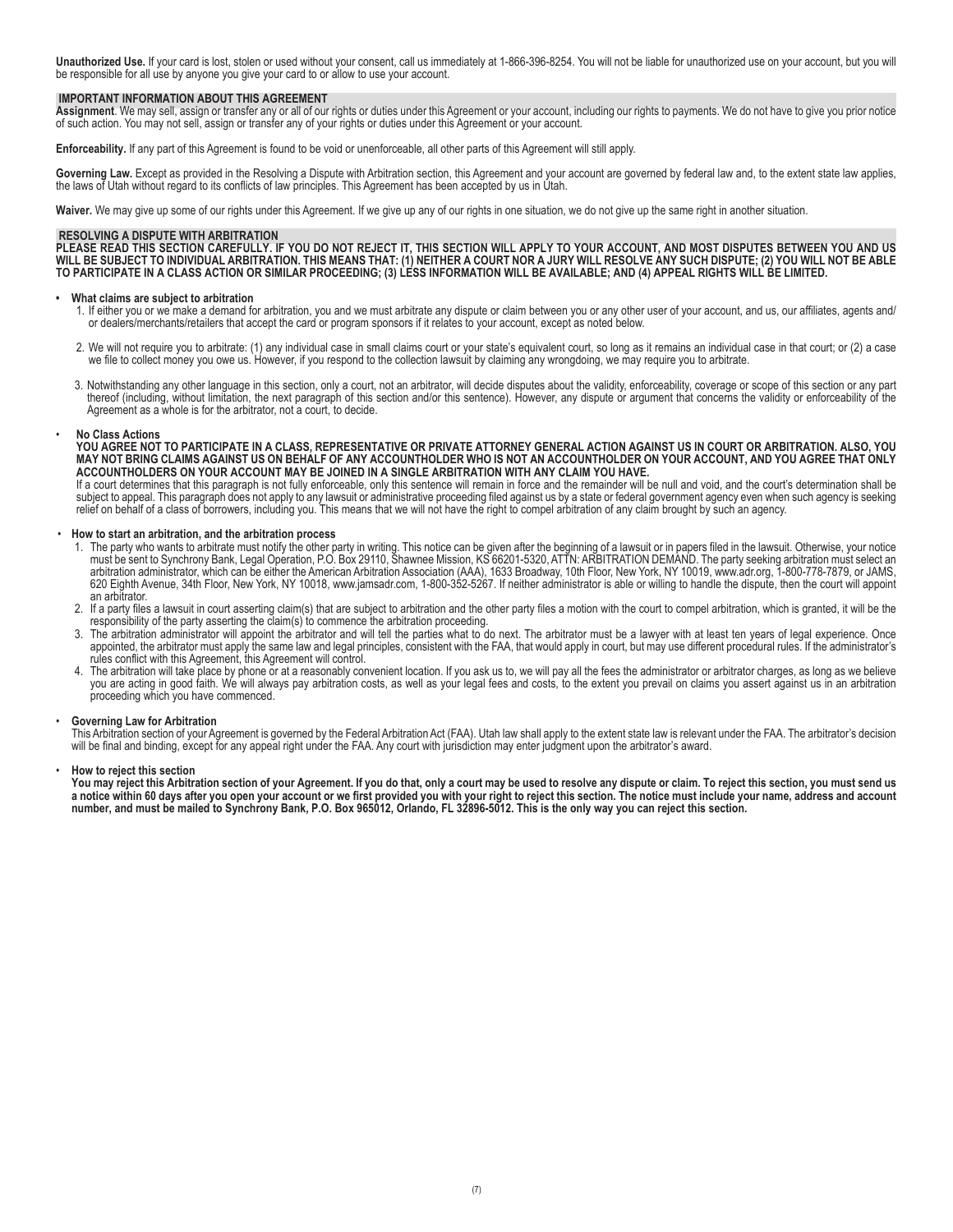## *SECTION IV: OTHER IMPORTANT INFORMATION OF THE SYNCHRONY BANK CREDIT CARD ACCOUNT AGREEMENT*

## *STATE NOTICES*

*CALIFORNIA RESIDENTS:* If you are married, you may apply for a separate account.

*NEW JERSEY RESIDENTS: Certain provisions of this Agreement are subject to applicable law. As a result, they may be void, unenforceable or inapplicable in some jurisdictions. None of these provisions, however, is void, unenforceable or inapplicable in New Jersey.*

NEW YORK RESIDENTS: A consumer credit report may be obtained in connection with evaluating your application and subsequently in connection with updates, renewals, or extensions of<br>credit for which this application is made. Agreement will not become effective unless and until you or an authorized user signs a sales slip or memorandum evidencing a purchase or lease of property or services or the payment of a fine by use of your credit card and prior thereto you will not be responsible for any purchase or lease of property or services by use of your credit card after its loss or theft.

**OHIO RESIDENTS:** The Ohio laws against discrimination require that all creditors make credit equally available to all creditworthy customers, and that credit reporting agencies maintain separate credit histories on each individual upon request. The Ohio Civil Rights Commission administers compliance with this law.

*TENNESSEE RESIDENTS:* This Agreement will not become effective unless and until we have (1) provided the disclosures required pursuant to the federal Truth in Lending Act, (2) you or an authorized user uses the account, and (3) we extend credit to you for that transaction on your account.

*WISCONSIN RESIDENTS:* No provision of a marital property agreement, a unilateral statement under sec. 766.59, Wis. Stats., or a court decree under sec. 766.70, Wis. Stats., adversely affects the interest of the creditor unless the creditor, prior to the time credit is granted, is furnished a copy of the agreement, statement or decree or has actual knowledge of the adverse<br>provision when the obligation

Your signature on the application or sales slip (or online screen) for the initial purchase approved on this account represents your signature on this Agreement. It is *incorporated herein by reference.*

*We have signed this Agreement as follows:* 

Margaret M. Geare

Margaret Keane Chairman and CEO Synchrony Bank

## *YOUR BILLING RIGHTS SUMMARY*

*Your Billing Rights: Keep this Document for Future Use*

This notice tells you about your rights and our responsibilities under the Fair Credit Billing Act.

*What To Do If You Find A Mistake On Your Statement*

If you think there is an error on your statement, write to us at:

Synchrony Bank P.O. Box 965035 Orlando, FL 32896-5035

- 
- 
- In your letter, give us the following information:<br>• Account information: Your name and account number.<br>• Dollar amount: The dollar amount of the suspected error.<br>• Description of problem: If you think there is an error on

• Within 60 days after the error appeared on your statement.

• At least 3 business days before an automated payment is scheduled, if you want to stop payment on the amount you think is wrong.

You must notify us of any potential errors *in writing.* You may call us, but if you do we are not required to investigate any potential errors and you may have to pay the amount in question. *What Will Happen After We Receive Your Letter*

- When we receive your letter, we must do two things:
	- Within 30 days of receiving your letter, we must tell you that we received your letter. We will also tell you if we have already corrected the error.

2. Within 90 days of receiving your letter, we must either correct the error or explain to you why we believe the bill is correct.<br>While we investigate whether or not there has been an error:

- -
- We cannot try to collect the amount in question, or report you as delinquent on that amount.<br>
The charge in question may remain on your statement, and we may continue to charge you interest on that amount.<br>
While you do no
	-
	-
	-
- After we finish our investigation, one of two things will happen:<br>• If we made a mistake: You will not have to pay the amount in question or any interest or other fees related to that amount.<br>• If we do not believe there w

If you receive our explanation but still believe your bill is wrong, you must write to us within 10 days telling us that you still refuse to pay. If you do so, we cannot report you as delinquent<br>without also reporting that matter has been settled between us.

If we do not follow all of the rules above, you do not have to pay the first \$50 of the amount you question even if your bill is correct.

*Your Rights If You Are Dissatisfied With Your Credit Card Purchases*

If you are dissatisfied with the goods or services that you have purchased with your credit card, and you have tried in good faith to correct the problem with the merchant, you may have the right not to pay the remaining amount due on the purchase.

To use this right, all of the following must be true:

- 1. The purchase must have been made in your home state or within 100 miles of your current mailing address, and the purchase price must have been more than \$50. (Note: Neither of these are necessary if your purchase was based on an advertisement we mailed to you, or if we own the company that sold you the goods or services.)
- 2. You must have used your credit card for the purchase. Purchases made with cash advances from an ATM or with a check that accesses your credit card account do not qualify.<br>3. You must not vet have fully paid for the purc You must not yet have fully paid for the purchase.
- If all of the criteria above are met and you are still dissatisfied with the purchase, contact us in writing at:
	- Synchrony Bank P.O. Box 965035

Orlando, FL 32896-5035

While we investigate, the same rules apply to the disputed amount as discussed above. After we finish our investigation, we will tell you our decision. At that point, if we think you owe an amount and you do not pay, we may report you as delinquent.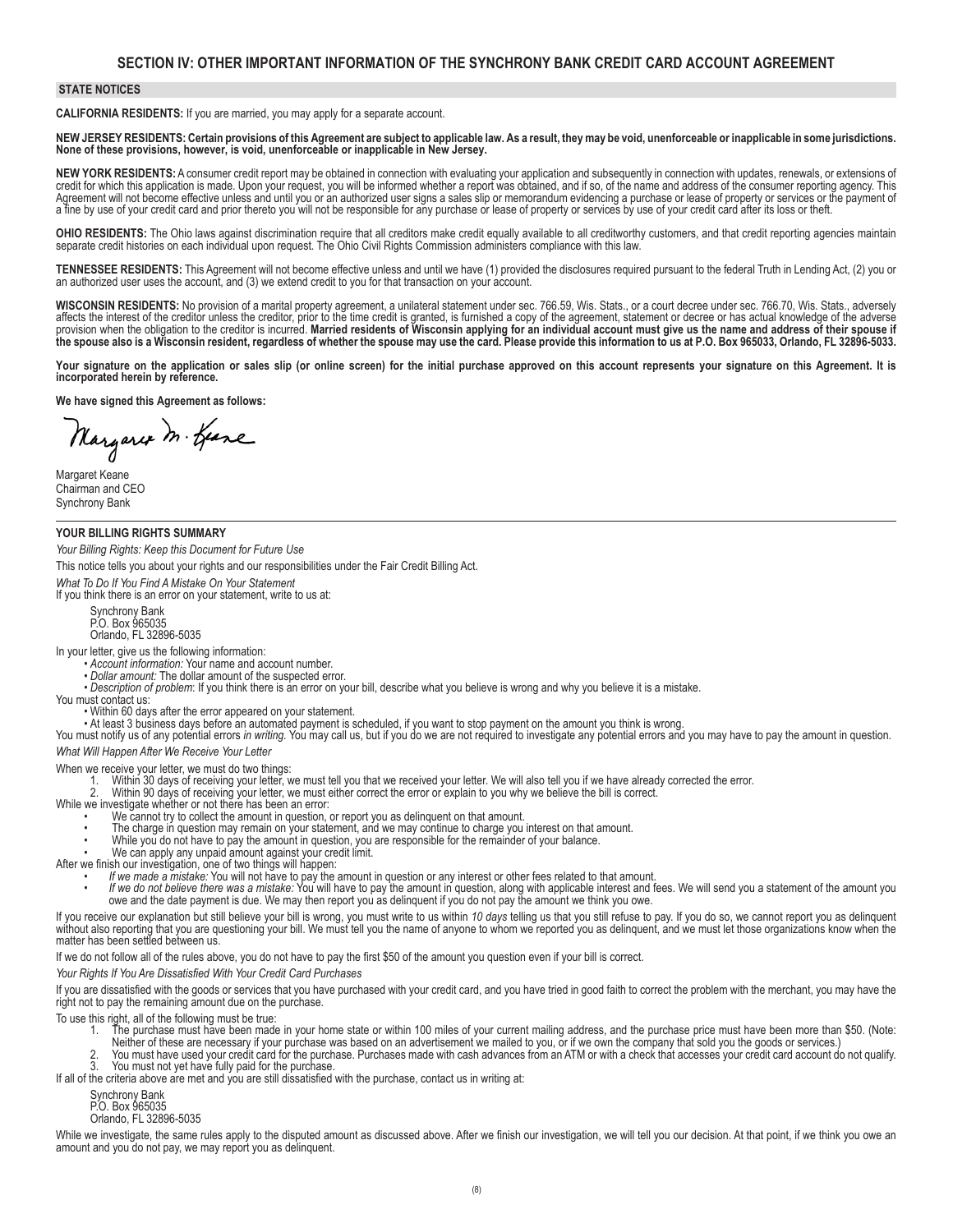|                                                                                                          |                                                                                                                                                                                                                                                                                                                        |  | Rev. 8/14 |  |
|----------------------------------------------------------------------------------------------------------|------------------------------------------------------------------------------------------------------------------------------------------------------------------------------------------------------------------------------------------------------------------------------------------------------------------------|--|-----------|--|
| <b>FACTS</b>                                                                                             | <b>WHAT DOES SYNCHRONY BANK</b><br>DO WITH YOUR PERSONAL INFORMATION?                                                                                                                                                                                                                                                  |  |           |  |
| Why?                                                                                                     | Financial companies choose how they share your personal information. Federal law gives consumers the right to limit some<br>but not all sharing. Federal law also requires us to tell you how we collect, share, and protect your personal information. Please<br>read this notice carefully to understand what we do. |  |           |  |
| What?                                                                                                    | The types of personal information we collect and share depend on the product or service you have with us. This information<br>can include:                                                                                                                                                                             |  |           |  |
|                                                                                                          | • Social Security number and income<br>- Account balances and payment history<br>• Credit history and credit scores                                                                                                                                                                                                    |  |           |  |
| How?                                                                                                     | All financial companies need to share customers' personal information to run their everyday business. In the section below, we list<br>the reasons financial companies can share their customers' personal information; the reasons Synchrony Bank chooses to share;<br>and whether you can limit this sharing.        |  |           |  |
|                                                                                                          | <b>Does Synchrony</b><br>Can you limit<br>Reasons we can share your personal information<br><b>Bank share?</b><br>this sharing?                                                                                                                                                                                        |  |           |  |
|                                                                                                          | For our everyday business purposes-<br>such as to process your transactions, maintain your account(s), respond to court orders and<br>Yes<br>No<br>legal investigations, or report to credit bureaus                                                                                                                   |  |           |  |
|                                                                                                          | For our marketing purposes-<br>Yes<br>No<br>to offer our products and services to you                                                                                                                                                                                                                                  |  |           |  |
|                                                                                                          | For joint marketing with other financial companies<br>Yes<br>No                                                                                                                                                                                                                                                        |  |           |  |
|                                                                                                          | For our affiliates' everyday business purposes-<br>Yes<br>No<br>information about your transactions and experiences                                                                                                                                                                                                    |  |           |  |
| For our affiliates' everyday business purposes-<br>Yes<br>Yes<br>information about your creditworthiness |                                                                                                                                                                                                                                                                                                                        |  |           |  |
|                                                                                                          | For our affiliates to market to you<br>Yes<br>Yes                                                                                                                                                                                                                                                                      |  |           |  |
| For nonaffiliates to market to you<br>Yes*<br>Yes                                                        |                                                                                                                                                                                                                                                                                                                        |  |           |  |
| To limit our<br>• Call 1-877-905-2097-our menu will prompt you through your choice(s)                    |                                                                                                                                                                                                                                                                                                                        |  |           |  |
| sharing                                                                                                  | Please note:                                                                                                                                                                                                                                                                                                           |  |           |  |
|                                                                                                          | If you are a new customer, we can begin sharing your information 30 days from the date we sent this notice. When you are no<br>longer our customer, we continue to share your information as described in this notice.                                                                                                 |  |           |  |
|                                                                                                          | However, you can contact us at any time to limit our sharing.                                                                                                                                                                                                                                                          |  |           |  |
| <b>Questions?</b>                                                                                        | Call 1-877-905-2097                                                                                                                                                                                                                                                                                                    |  |           |  |